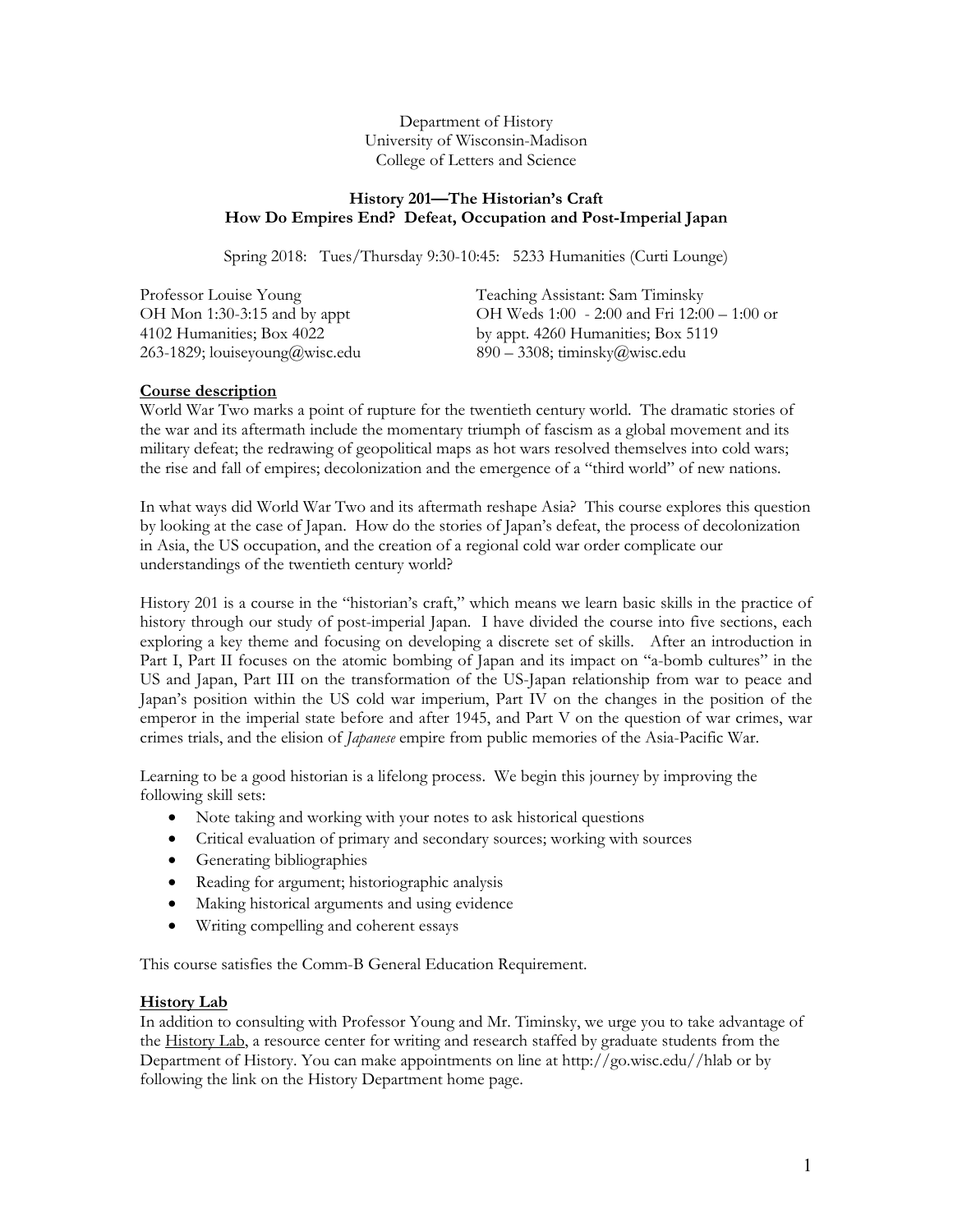# **Readings**

The following required texts have been ordered for purchase at the University Book Store:

John Dower, *Embracing Defeat* John Hersey, *Hiroshima*  NAKAZAWA Keiji, *Barefoot Gen*, vol. 1 Mary Lynn Rampolla, *A Pocket Guide to Writing in History* 

All other assigned readings are available in a coursepack for purchase.

# **Absences**

Attendance to both lecture and section is crucial for the success of this class—not just for your own success, but also for the success of your classmates and instructors. Please be respectful and responsible to all of us. Of course, we sometimes fail to meet our best intentions. You are permitted 3 unexcused absences over the course of the semester. (In case of illness or emergency, your absence will be excused.) After that, each time you skip class your final grade will be knocked down by 2% (e.g. 94 to 92). You are responsible for making up missed material.

We will take attendance at all class meetings.

## **Disabilities**

If you have a disability that may have some impact on your work in this class and for which you may require accommodations, please see one of the instructors so that such accommodations may be arranged. You will also need to contact the McBurney Disability Resource Center: mcburney.wisc.edu, 608-263-2741 (phone), or 608-225-7956 (text).

## **Plagiarism**

Plagiarism is taking credit for someone else's work whether deliberately or unintentionally. This includes but is not limited to turning in all or part of an essay written by someone other than yourself (a friend, an internet source, etc.) and claiming it as your own, and including information or ideas from research material without citing the source. Avoid plagiarism by carefully and correctly citing your sources whenever you use someone else's words, equations, graphics, or ideas. If you are unsure of something and are worried you may be plagiarizing, come see one of the instructors. Cite sources carefully, completely, and meticulously; when in doubt, cite. For additional help, see https://writing.wisc.edu/Handbook/QuotingSources.html

http://www.library.wisc.edu/journalism/research-help/plagiarism-resources/

# **Requirements and grading**

- Lecture attendance and participation 10%
- Discussion attendance and participation 20%
- $\bullet$  Quizzes 15%
- Outside lectures 5%
- Assignment #1: Research journal 5%
- Assignment  $\#2$ : Primary source exercise  $5\%$
- Assignment #3: Secondary source exercise 5%
- Assignment #4: research topic with source 5%
- Assignment #5: research proposal 5%
- Assignment #6: thesis and argument outline 5%;
- Assignment #7: first draft 10%
- Assignment #8: final draft 10%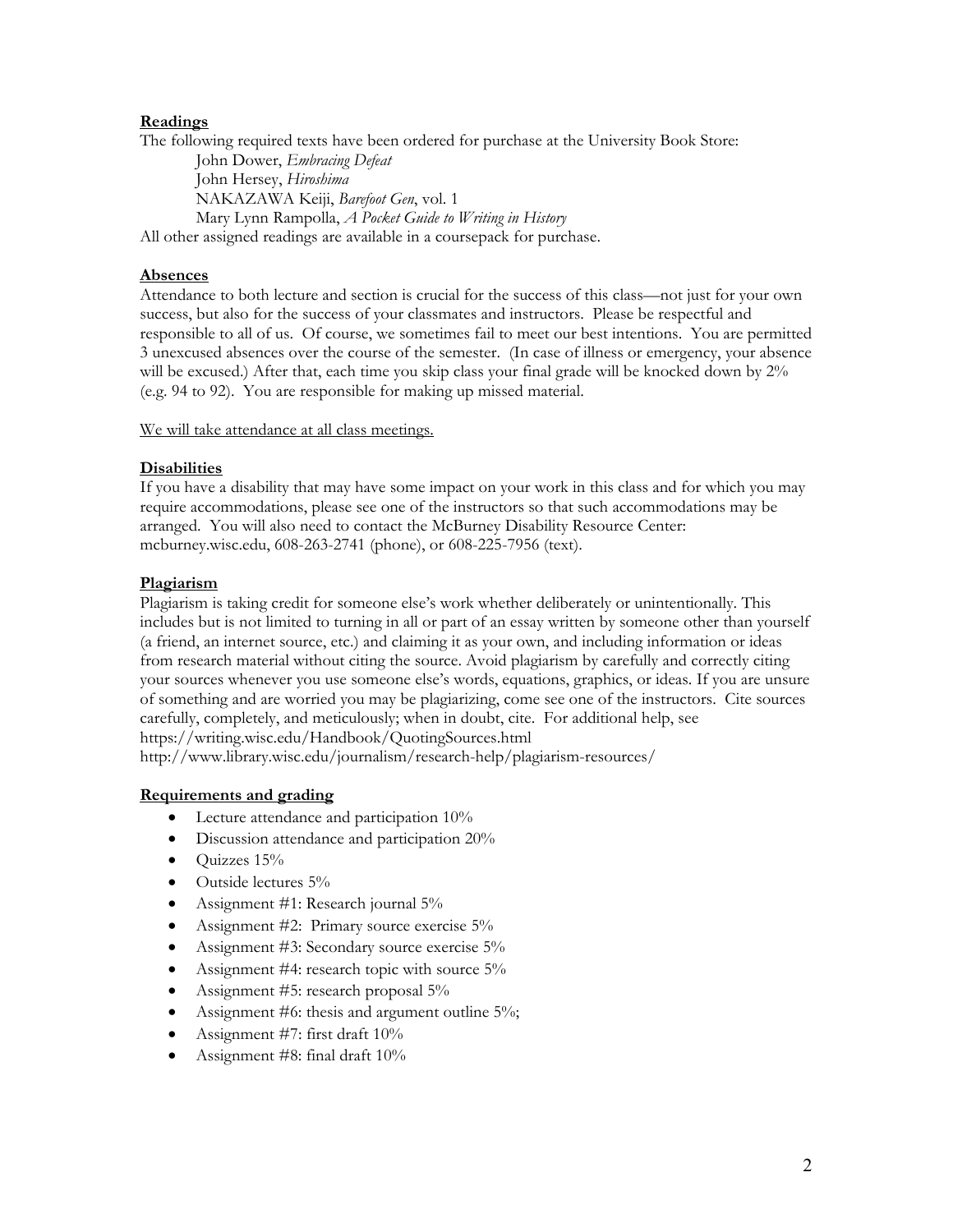# **Reading Assignments at a Glance**

|                                     | Part I: Frameworks (Weeks 1-2)                                                                                                                                                 |
|-------------------------------------|--------------------------------------------------------------------------------------------------------------------------------------------------------------------------------|
|                                     | John Dower, Embracing Defeat, 33-202                                                                                                                                           |
|                                     |                                                                                                                                                                                |
| <b>Part II: Sources</b> (Weeks 3-5) |                                                                                                                                                                                |
|                                     | John Hersey, Hiroshima                                                                                                                                                         |
| ٠                                   | NAKAZAWA Keiji, Barefoot Gen, Vol. 1                                                                                                                                           |
| ٠                                   | Barton Bernstein, "introduction," The Atomic Bomb: the Critical Issues, vii-xix (CP #1)                                                                                        |
| $\bullet$                           | Laura Hein and Mark Selden, Living with the Bomb: American and Japanese Cultural                                                                                               |
|                                     | Conflicts in the Nuclear Age, introduction and essays by YUI Daizaburo and ASADA                                                                                               |
|                                     | Sadao, 1-34, 52-72, 173-201 (CP #2)                                                                                                                                            |
| ٠                                   | Paul Boyer, By the Bomb's Early Light, 3-26 (CP #3)                                                                                                                            |
| ٠                                   | William Tsutsui, Godzilla on My Mind, 13-42 (CP #4)                                                                                                                            |
| $\bullet$                           | Edward Linenthal, "Anatomy of a Controversy," in History Wars: The Enola Gay and                                                                                               |
|                                     | Other Battles for the American Past, ed., Edward T Linenthal and Tom Engelhardt, 1-62                                                                                          |
|                                     | $(CP \# 5)$                                                                                                                                                                    |
|                                     |                                                                                                                                                                                |
|                                     | <b>Part III: Perspectives</b> (Weeks 6-8)                                                                                                                                      |
|                                     | John Dower, Embracing Defeat, 203-276.                                                                                                                                         |
| ٠                                   | Harry Wray and Hilary Conroy, Japan Examined: Perspectives on Modern Japanese History,                                                                                         |
|                                     | XI: The Allied Occupation: How Significant Was It?, 331-364. (CP #6)                                                                                                           |
| $\bullet$                           | Carol Gluck, "Entangling Illusions-Japanese and American Views of the<br>Occupation," in Warren Cohen, ed., New Frontiers in American-East Asian Relations<br>169-236. (CP #7) |
| ٠                                   | John Dower, "The San Francisco System: Past, Present, Future in US-Japan-China<br>Relations", The Asia-Pacific Journal 12,8 No 2 (Feb 24, 2014), 1-22 (CP #8)                  |
| ٠                                   | Yoshikuni IGARASHI, "The Bomb, Hirohito, and History: The Foundational                                                                                                         |
|                                     | Narrative of Postwar Relations between Japan and the United States", 19-46 (CP                                                                                                 |
|                                     | #9)                                                                                                                                                                            |
|                                     | Part IV: Arguments (Weeks 9-12)                                                                                                                                                |
|                                     | John Dower, Embracing Defeat, 277-442, 485-546.                                                                                                                                |
| ٠                                   | Norma Field, In the Realm of a Dying Emperor, "Nagasaki: the Mayor", 177-266 (CP                                                                                               |
|                                     | #10)                                                                                                                                                                           |
|                                     | Carol Gluck, "The Past in the Present," in Postwar Japan as History, ed. Andrew                                                                                                |
|                                     | Gordon, 64-98. (CP #11)                                                                                                                                                        |
|                                     | Yoshikuni IGARASHI, "Re-presenting Trauma in Late-1960s Japan", 164-198 (CP                                                                                                    |
|                                     | #12)                                                                                                                                                                           |
|                                     | <b>Part V: Writing</b> (Weeks 13-15)                                                                                                                                           |
| $\bullet$                           | John Dower, Embracing Defeat, 443-546                                                                                                                                          |
| ٠                                   | Takashi YOSHIDA, "A Battle over History: The Nanjing Massacre in Japan," in The<br>Nanjing Massacre in History and Historiography, ed., Joshua Fogel, 70-132 (CP #13)          |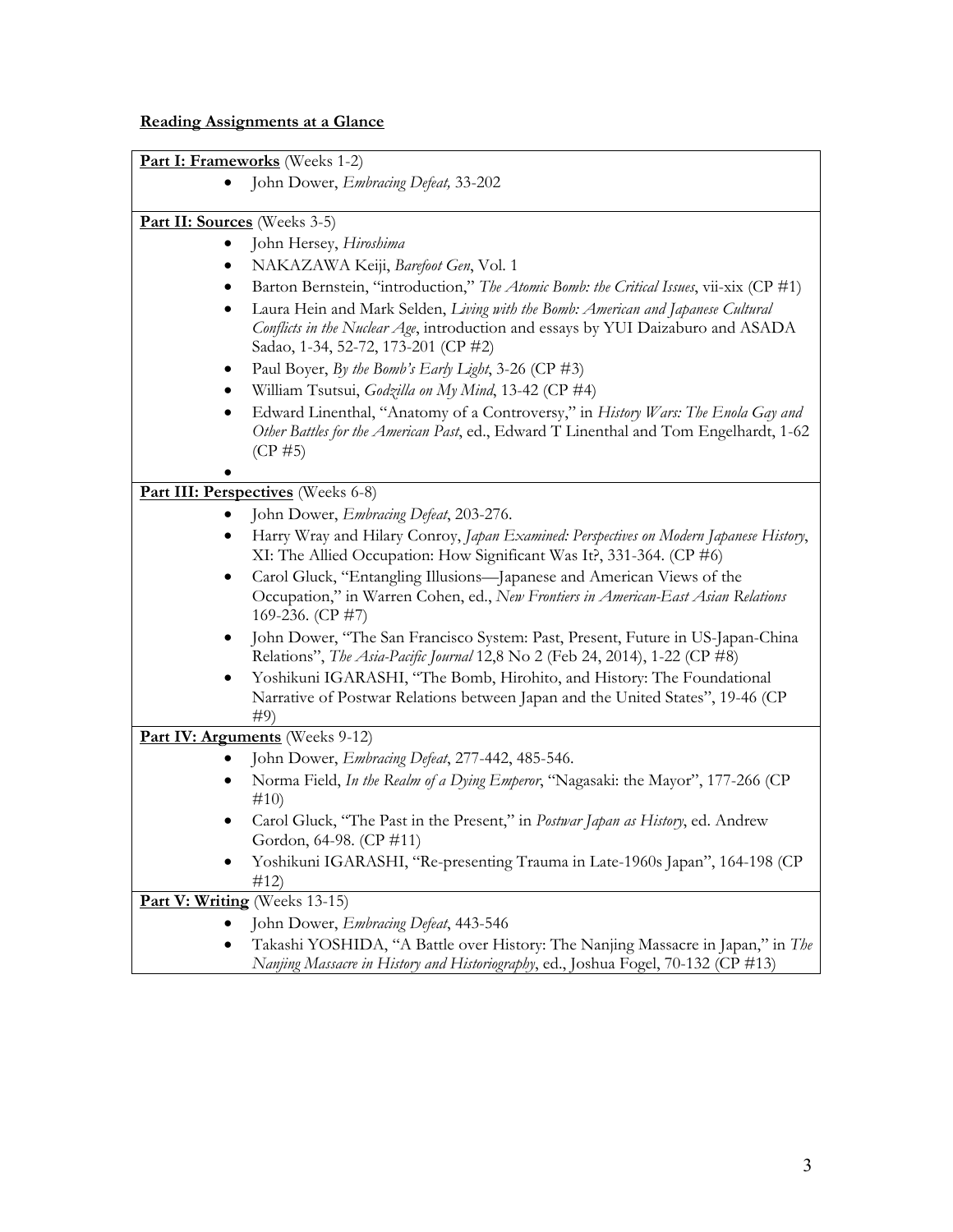# **Quizzes, Assignments & Outside Lectures at a Glance**

| Week            | Date/day               | <b>Quizzes</b>            | <b>Outside Lectures</b> | <b>Assignments</b>                  |
|-----------------|------------------------|---------------------------|-------------------------|-------------------------------------|
| $\overline{3}$  | Feb $2(T)$             | Part 1.<br>Frameworks     |                         | 1. Research<br>journal              |
| 6               | Feb $25(R)$            | Part 2.<br><b>Sources</b> |                         | 2. Primary<br>source                |
| $\overline{7}$  | March 8 (T)            |                           |                         | 3. Secondary<br>source              |
|                 | March $10(T)$          |                           |                         |                                     |
| 9               | March 17 $(T)$         | Part 3.<br>Perspectives   |                         |                                     |
| 10              | March 29 (T)           |                           |                         | 4. Research<br>topic and<br>sources |
|                 | March 30 (W)           |                           | 1. Johanna Waley-Cohen  |                                     |
| 11              | April 6 (W)            |                           | 2. Marilyn Young        |                                     |
| $\overline{12}$ | April 12 (R)           |                           |                         | 5. Research<br>proposal             |
| $\overline{13}$ | April 19 (T)           | Part 4.<br>Arguments      |                         |                                     |
|                 | April 21 $(R)$         |                           |                         | 6. Thesis and<br>argument           |
| 15              | $\overline{May\ 3(T)}$ |                           |                         | 7. First draft                      |
|                 | May $5(R)$             | Part 5.<br>Writing        |                         |                                     |
| Finals          | May 11 (W)             |                           |                         | 8. Final draft                      |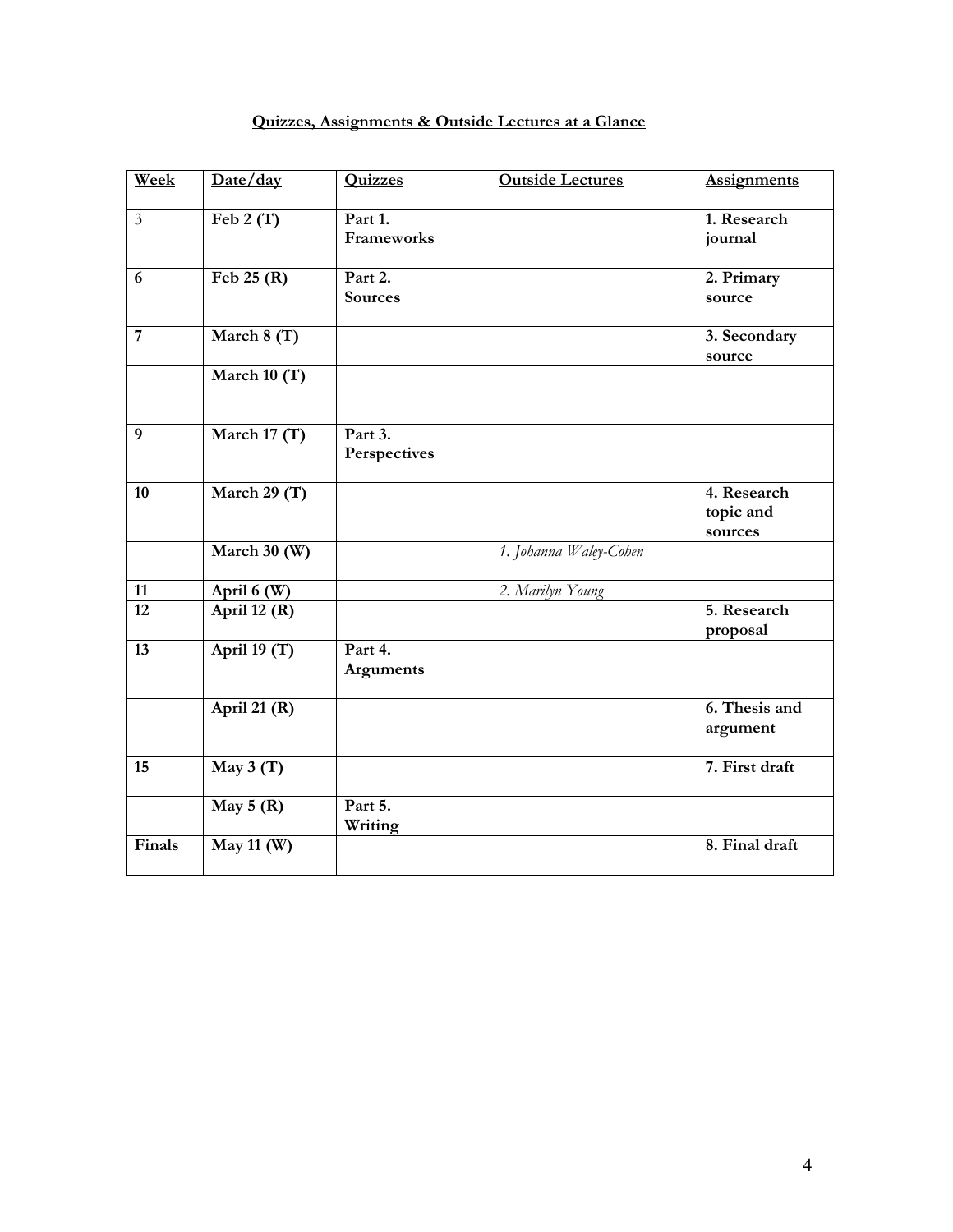### **ASSIGNMENTS**

#### Part I: **Frameworks**.

#1. Research journal exercise. Using the research journal to identify topics of interest: working list of key categories, questions, topics. Working from lecture, reading, discussion notes; notes-on-notes to generate ideas, lists, outlines and directions for further study. Turn journal in to TA to evaluate. Due Feb 2. (Instructors may spot check research journals throughout the semester.)

### Part II: **Sources**.

#2. Primary source exercise. Pick John Hersey, *Hiroshima* OR Nakajima Keiji, *Barefoot Gen*. In two to three paragraphs critically evaluate the source: who, when, what, where, why? Due Feb 25

#3. Secondary source exercise. Explore a potential research paper topic by critically evaluating a secondary source. Pick a provisional topic and one secondary source related to this topic. Use the "20 minute read" strategy to critically evaluate your source. In addition, examine your source to identify the following: (a) from the book title--topic, thesis, and time frame; (b) from the table of contents—five keywords or key themes of the book; and (c) from footnotes and/or bibliography—three additional books for further research. (d) With this information, write two-three paragraphs about your source. Due March 8

#### Part III: **Perspectives**.

#4. Research topic and source exercise. Work with a provisional list of primary and secondary sources to explore your research topic. (a) Pick a primary source and explore its possibilities for a research paper by making one claim based on evidence from your source. (b) Identify three secondary sources related to your topic and dive into them to see if they help to provide context for your primary source claim. (c) With this information, write twothree paragraphs about your research topic and supporting primary and secondary sources. Due March 29

## Part IV: **Arguments**.

#5. Research proposal. Hypothesis and finalized annotated bibliography of 4-6 secondary sources and one primary source, due April 13

## Part V: **Writing**.

#6. Thesis and argument outline, due April 21

- #7. First draft of 7-8 page essay (1800-2000 words), due May 2
- #8. Final draft, including reverse outline, due May 11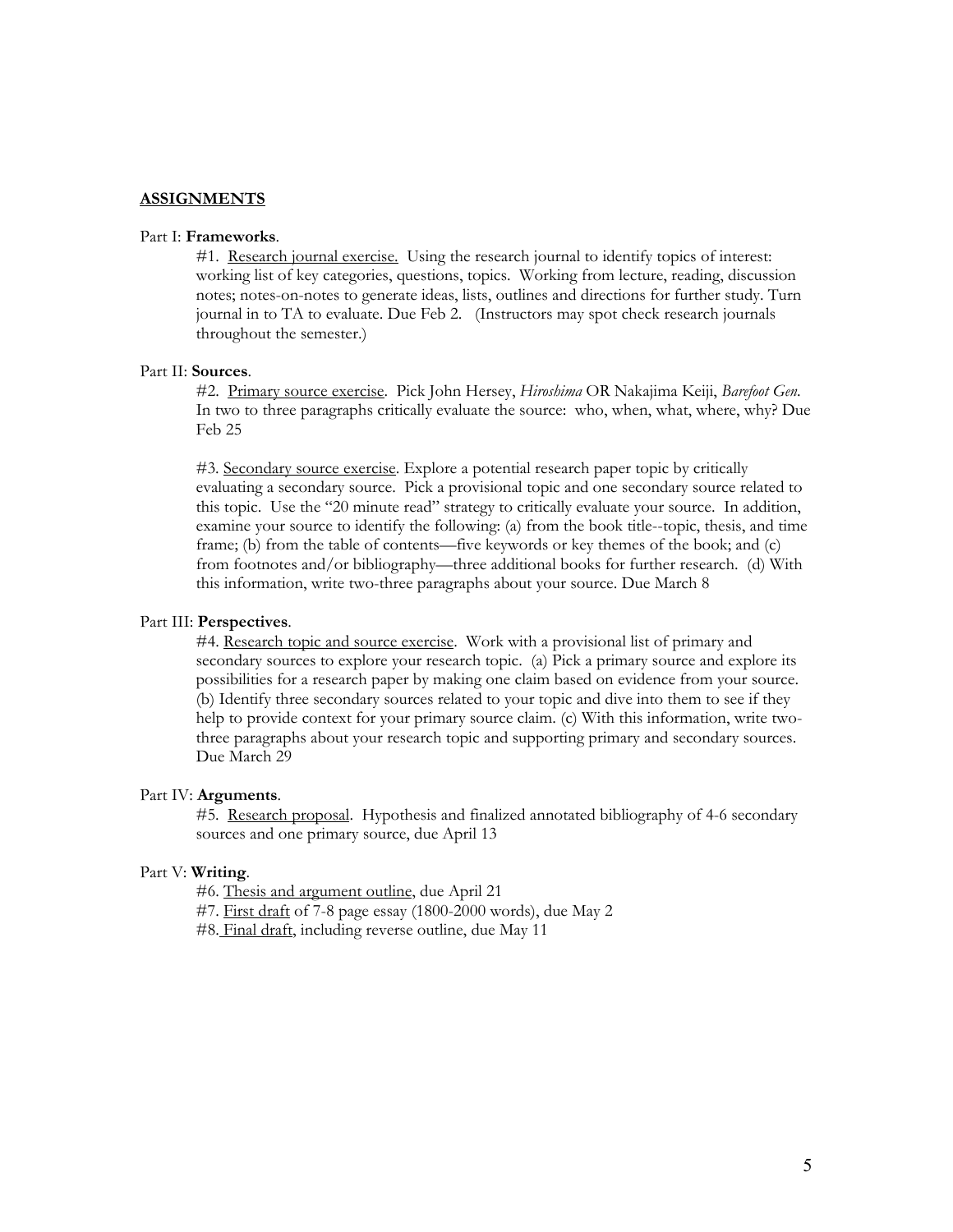# **Class schedule**

Classes will combine lecture, discussion, and other activities. Please complete the assigned readings before coming to class because they will be the basis for much of our discussion. The schedule will be adjusted as the semester progresses.

## Part I: **Frameworks**.

Introductory content: An overview of the narrative arc of the course and key themes. Foundational skills: note taking and "notes-on-notes," asking good questions, identifying your research interests

Read:

John Dower, *Embracing Defeat,* 33-202

| Jan 19   | Lecture: "the world war two rupture: thinking with Japan";<br>overview of the syllabus;<br>Skills: the research journal                                                                                             |
|----------|---------------------------------------------------------------------------------------------------------------------------------------------------------------------------------------------------------------------|
| Jan $20$ | Section: introductions, syllabus review, setting the stage                                                                                                                                                          |
| Jan 21   | Lecture: "the atom bomb and the end of the war in Asia";<br>Skills: taking notes and "notes-on-notes"; asking questions<br>Assignment #1. Go over research journal, turn in Feb 2 for review.<br>Read: Dower, 33-86 |
| Jan 26   | Lecture: "the US Occupation and Japan's transition from war to<br>peace"<br><b>Skills:</b> Examine & critique lecture notes; asking questions<br>Read: Dower, 87-167                                                |
| Jan $27$ | Section: working with notes: lecture notes and reading<br>notes; asking questions. Paper topics: hand out.                                                                                                          |
| Jan 28   | Lecture: "Post-war and post-imperial Japan"<br>Skills: Working with your notes: write quiz questions; from lecture<br>questions to discussion questions to research questions<br>Read: Dower, 168-202               |

# Part II: **Sources**

Theme: the atomic bombing of Japan, a-bomb cultures in America and Japan, and the nuclear age.

Skills: distinguishing primary from secondary sources; critical evaluation of primary sources; mining secondary sources for research; generating bibliography

Read:

- John Hersey, *Hiroshima*
- Nakazawa Keiji, *Barefoot Gen*, Vol. 1
- Barton Bernstein, "introduction," *The Atomic Bomb: the Critical Issues*, vii-xix (CP #1)
- Laura Hein and Mark Selden, *Living with the Bomb: American and Japanese Cultural Conflicts in the Nuclear Age*, introduction and essays by YUI Daizaburo and ASADA Sadao, 1-34, 52-72, 173-201 (CP #2)
- Paul Boyer, *By the Bomb's Early Light*, 3-26 (CP #3)
- William Tsutsui, *Godzilla on My Mind*, 13-42 (CP #4)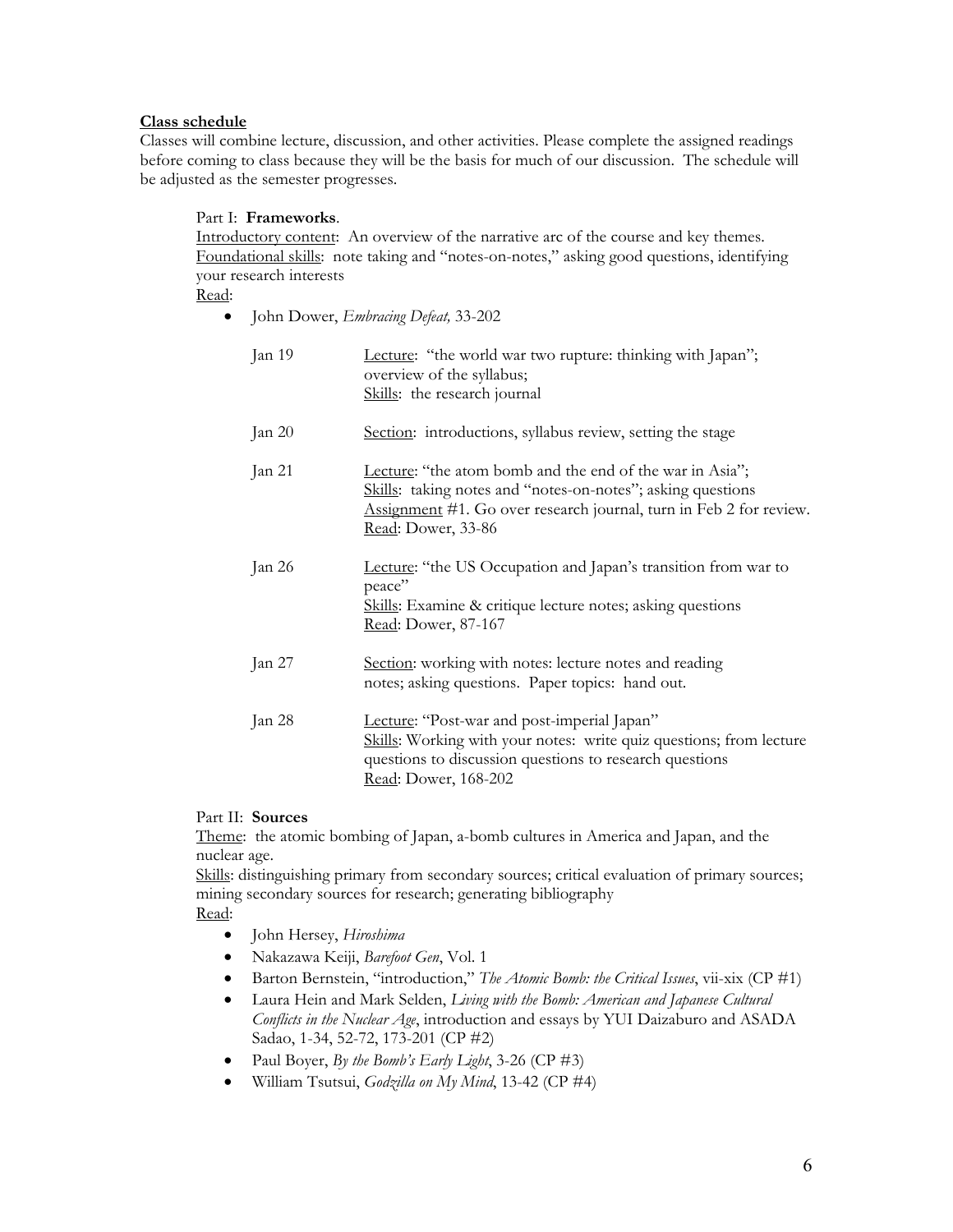- Edward Linenthal, "Anatomy of a Controversy," in *History Wars: The Enola Gay and Other Battles for the American Past*, ed., Edward T Linenthal and Tom Engelhardt, 1-62 (CP #5)
- $\bullet$  Films 2/8; 2/10—Hellfire (58"), Atomic Café (86")
- Films  $2/15$ ;  $2/17$ —Gojira (96")

| Feb 2  | <b>Quiz</b> on Part I<br>Lecture: "the decision to drop the bomb"<br>Skills: Dower: primary sources<br>Read: Bernstein, vii-xix (CP #1)<br><b>Assignment #1 due</b>                                                                                                                                                                                                                                                                                                            |
|--------|--------------------------------------------------------------------------------------------------------------------------------------------------------------------------------------------------------------------------------------------------------------------------------------------------------------------------------------------------------------------------------------------------------------------------------------------------------------------------------|
| Feb 3  | Section: topics for research paper: scope                                                                                                                                                                                                                                                                                                                                                                                                                                      |
| Feb 4  | Lecture: "a-bomb culture"<br>Skills: talk more about topics<br>Read: Hein and Selden, 1-34, 52-72, 173-201 (CP #2)                                                                                                                                                                                                                                                                                                                                                             |
| Feb 9  | Lecture: "a-bomb culture". Generating bibliographies from<br>secondary sources. Critical evaluation of primary sources. Working<br>with evidence. Evidence—claims.<br>Read: Nakazawa, all.                                                                                                                                                                                                                                                                                     |
| Feb 10 | Section: work with primary sources: Barefoot Gen. Rollout group<br>work                                                                                                                                                                                                                                                                                                                                                                                                        |
| Feb 11 | <b>CANCELLED</b><br>Read: Boyer, 3-26 (CP #3)                                                                                                                                                                                                                                                                                                                                                                                                                                  |
| Feb 16 | Discussion: a-bomb cultures, American and Japanese; the<br>importance of analyzing sources in context and in comparison with<br>other sources; differences between understanding the atomic bomb<br>from an American or Japanese or comparative context.<br>Skills: Using primary sources: evidence and claims. Grounds of<br>comparisons.<br>Assignment #2. Go over primary source exercise, due in class Feb<br>25.<br>Read: Tsutsui, 13-42 (CP #4); Linenthal, 1-62 (CP #5) |
| Feb 17 | Section: group work                                                                                                                                                                                                                                                                                                                                                                                                                                                            |
| Feb 18 | Lecture: Godzilla in context<br>Discussion: Gojira<br>Skills: everyone should have topic decided on. Handout on self-<br>evaluation<br>Read: Hersey, all                                                                                                                                                                                                                                                                                                                       |
| Feb 23 | Group presentations I: comparing a-bomb cultures                                                                                                                                                                                                                                                                                                                                                                                                                               |
| Feb 24 | Section: review; TBA                                                                                                                                                                                                                                                                                                                                                                                                                                                           |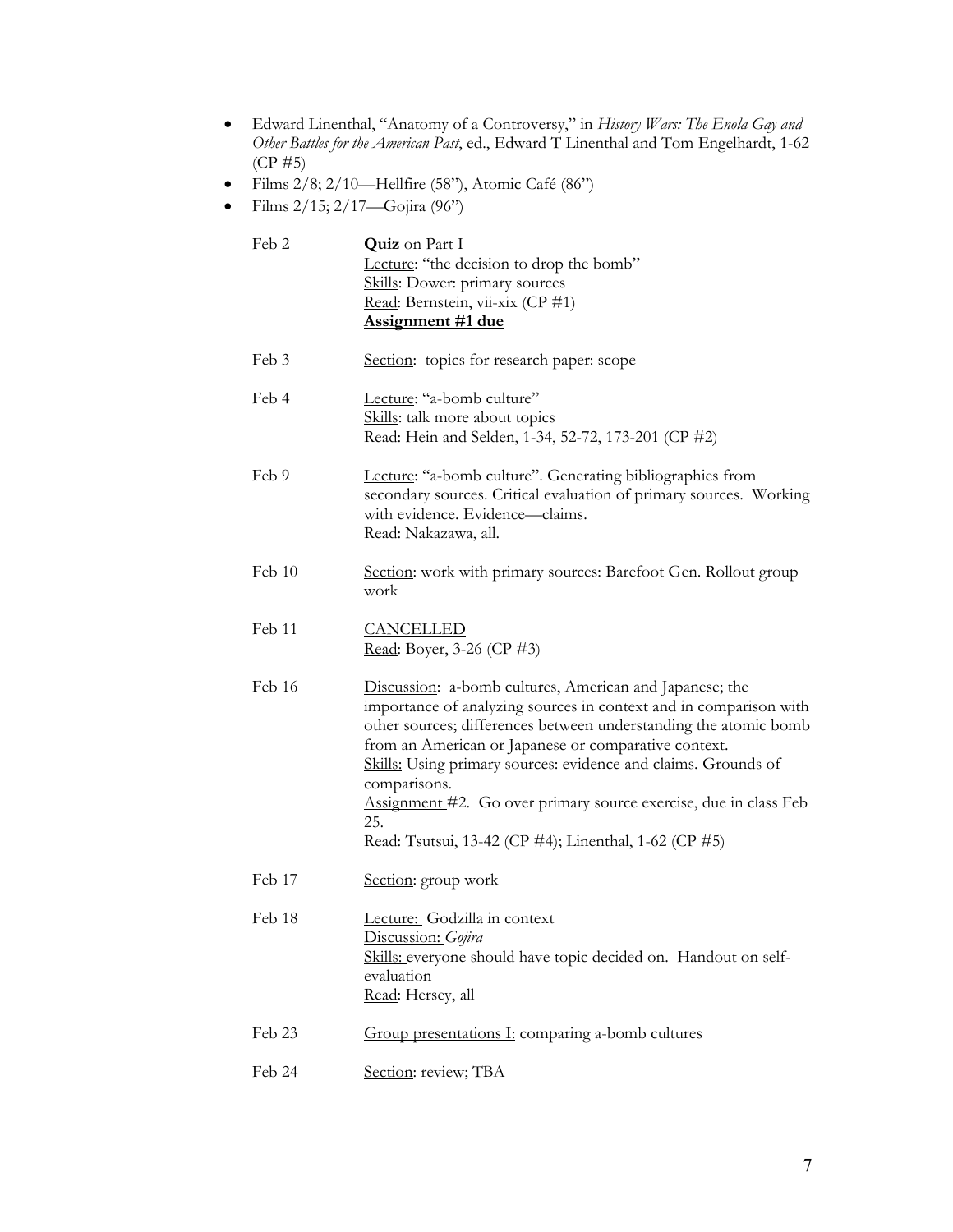# Part III: **Perspectives**

Theme: the US-Japan relationship

Skills: evaluating secondary sources, the "20 minute read"; bias & "presentism"; historical method; reading for argument; what is historiography?

# Read:

- John Dower, *Embracing Defeat*, 203-302.
- Harry Wray and Hilary Conroy, *Japan Examined: Perspectives on Modern Japanese History*, XI: The Allied Occupation: How Significant Was It?, 331-364. (CP #6)
- Carol Gluck, "Entangling Illusions—Japanese and American Views of the Occupation," in Warren Cohen, ed., *new Frontiers in American-East Asian Relations*  169-236. (CP #7)
- John Dower, The San Francisco System: Past, Present, Future in US-Japan-China Relations, 22pp (CP #8)
- Yoshikuni IGARASHI, "The Bomb, Hirohito, and History: The Foundational Narrative of Postwar Relations between Japan and the United States", 19-46 (CP #9)

| Feb 25   | Quiz on part II.<br>Lecture: "Japan in the cold war imperium: the San Francisco<br>System"<br>Skills: what is historiography?<br>Read: Wray and Conroy, 331-364 (CP #6)<br><u>Assignment #2 due</u>                 |
|----------|---------------------------------------------------------------------------------------------------------------------------------------------------------------------------------------------------------------------|
| March 1  | Lecture: "The 1955 System and the US-Japan relationship"<br>Skills: the "20 minute read"; explain assignment #3: secondary<br>source evaluation, due March 8<br>Read: Dower, 203-276                                |
| March 2  | Section: evaluating secondary sources; working with<br>Bibliographies; presentations on "versions of the past"                                                                                                      |
| March 3  | Lecture: "Changing presents: 50 years of Japanese studies in the<br>US."<br>Discuss: Gluck essay<br>Read: Gluck (CP #7)                                                                                             |
| March 8  | Lecture: "The Persistence of the Cold War in Asia"<br>Discuss: Igarashi essay<br>Read: John Dower, "The San Francisco System", 1-22 (CP #8);<br>Igarashi, 19-46 (CP #9); Dower, 277-302<br><u>Assignment #3 due</u> |
| March 9  | Section: presentations on "versions of the past"; review for<br>quiz                                                                                                                                                |
| March 10 | Library tour, room 231 Memorial Library                                                                                                                                                                             |
| March 15 | Group presentations II: versions of the past                                                                                                                                                                        |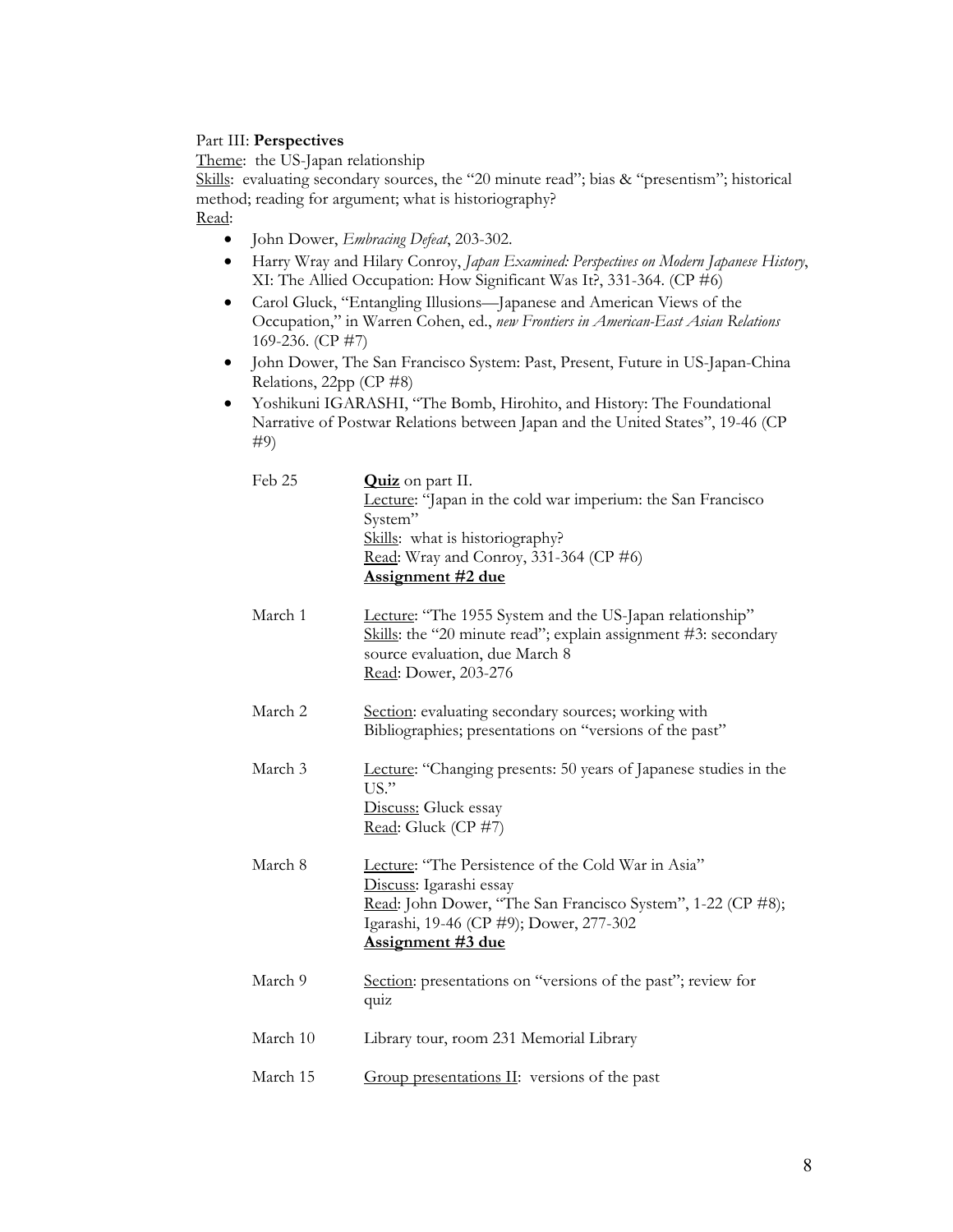March 16 Section: work with topics; assignment #4, topic and bibliography of primary and secondary sources, due March 29

## Part IV: **Arguments**

Theme: The Old and the New Japan: Emperor as symbol and substance Skills: Reading for argument; making arguments; evidence backed arguments Read:

- John Dower, *Embracing Defeat*, 302-405.
- Norma Field, *In the Realm of a Dying Emperor*, "Nagasaki: the Mayor", 177-266 (CP #10)
- Carol Gluck, "The Past in the Present," in *Postwar Japan as History*, ed. Andrew Gordon, 64-98. (CP #11)
- Yoshikuni IGARASHI, "Re-presenting Trauma in Late-1960s Japan", 164-198 (CP #12)

| March 17 | <b>Quiz</b> on Part III                                           |
|----------|-------------------------------------------------------------------|
|          | Lecture: "the emperor and the emperor system in Japanese history" |
|          | Read: Dower, 302-405                                              |

## **March 19-27 SPRING BREAK**

- March 29 Lecture: Public memory and war responsibility debates; Ienaga Saburo and Fujioka Nobukatsu; South Korea and China Discussion: What is Field's argument about public memory? What is Dower's argument about the emperor? Read: Field, 177-266 (CP #10); review Dower, chapters 9, 10, 11. **Assignment #4 due.**
- March 30 Section: working with evidence; prep for student interviews of JWC on memory politics in China; being a historian; NYU in Shanghai.
- March 31 Guest lecture: Johanna Waley-Cohen, "China: the politics of memory"; group presentations III, student interviews of Prof Waley-Cohen

April 5 Lecture: The "trinity": emperor as person, institution, and ideology Skills: arguments and evidence. Work with two constitutions, make arguments about position of emperor. Assignment #5: research proposal and hypothesis, due April 13.

- April 6 Section: research proposals; two constitutions; prep for student interviews of Marilyn Young: the impact of the Vietnam War and being there; the shifting politics of Asian Studies; American East Asian relations then and now; the Smithsonian exhibit controversy over the Enola Gay.
- April 7 Guest Lecture: Marilyn Young; group presentations IV, student interviews of Prof. Young